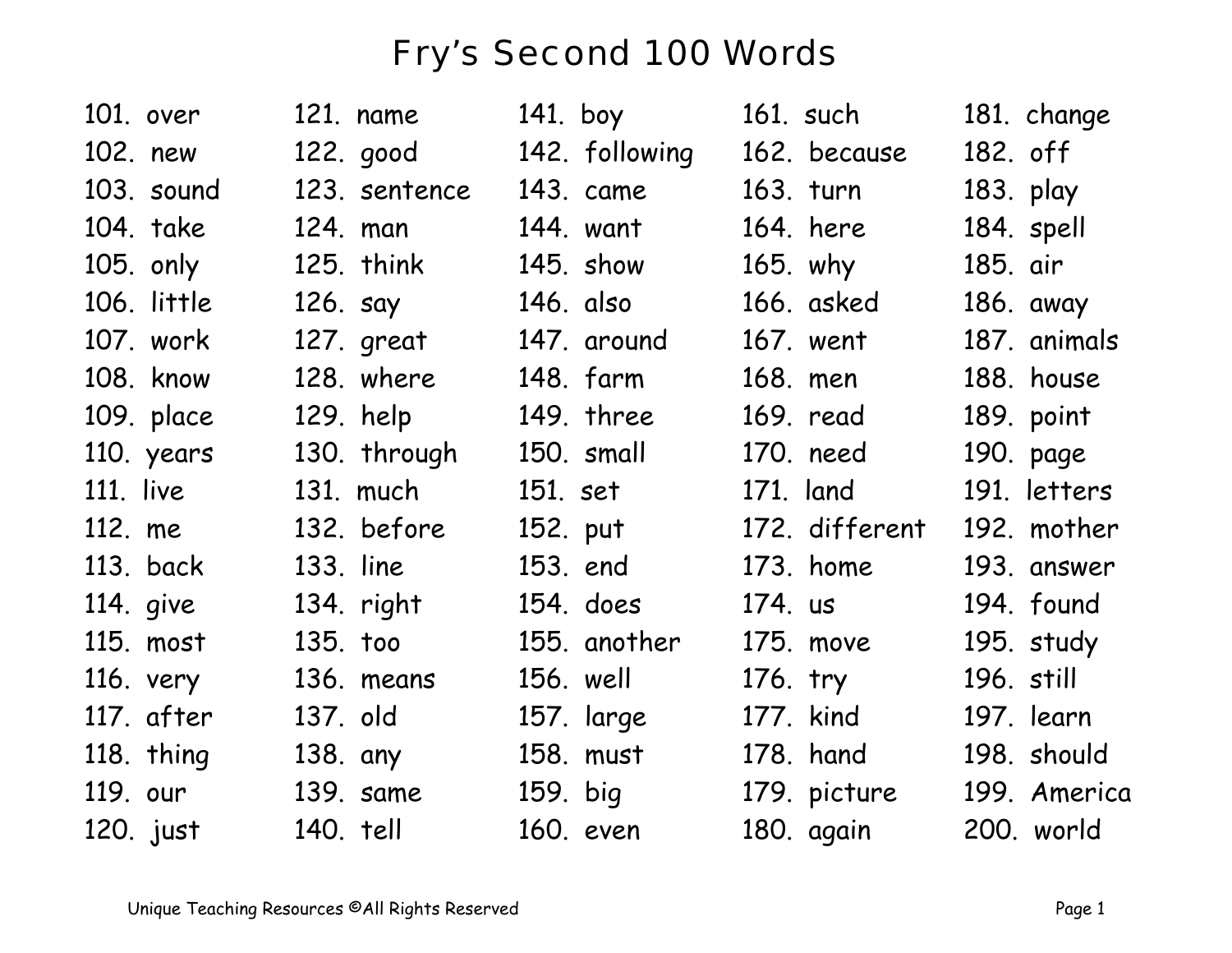| <b>Fry's Second 100 Words</b> |                   |                           |                                  |                     |                                  |
|-------------------------------|-------------------|---------------------------|----------------------------------|---------------------|----------------------------------|
|                               |                   |                           |                                  |                     |                                  |
|                               |                   |                           |                                  |                     |                                  |
|                               | 101. __over       |                           | 121. __name           141. __boy | 161. __such         | $181.$ <i>___</i> change         |
|                               | 102. __new        |                           | 122. good 142. following         | 162. because        | 182. __off                       |
|                               | 103. __sound      | 123. Sentence             | 143. __came                      | 163. __turn         | 183. __play                      |
|                               | 104. __take       | 124. _man                 | 144. __want                      | 164. _here          | $184.$ $\_\_$ spell              |
|                               | 105. __only       | $125.$ $\_$ think         | 145. __show                      | 165. __why          | 185. __air                       |
|                               | 106. __little     | 126. __say                | 146. __also                      | $166.$ $\_\_$ asked | 186. __away                      |
|                               | 107. __work       | 127. __great              | 147. around                      | 167. _went          | 187. __animals                   |
|                               | 108. __know       | $128.$ _where             | 148. __farm                      | 168. _men           | 188. _house                      |
|                               | 109. __place      | 129. _help                | $149.$ __three                   | 169. _read          | 189. _point                      |
|                               | 110. years        | $130.$ __through          | 150. small                       | 170. __need         | 190. __page                      |
|                               | 111. __live       | 131. _much                | 151. _set                        | 171. <u>Jand</u>    | 191. etters                      |
|                               | 112. _me          | $132.$ before             | 152. __put                       | 172. _different     | 192. $\rule{1em}{0.15mm}$ mother |
|                               | 113. __back       | $133.$ $\quad$ line       | 153. _end                        | 173. _home          | 193. __answer                    |
|                               | 114. <u>g</u> ive | 134. __right              | 154. _does                       | 174. __us           | 194. <u>__</u> found             |
|                               | 115. _most        | 135. __too                | 155. __another                   | 175. __move         | 195. <u>study</u>                |
|                               | 116. _very        | 136. <u>means</u>         | 156. _well                       | 176. __try          | 196. __still                     |
|                               | 117. __after      | 137. ___old               | 157. ___large                    | 177. __kind         | 197. __learn                     |
|                               | $118.$ __thing    | 138. __any                | 158. _must                       | 178. __hand         | 198. __should                    |
|                               |                   | 119. __our    139. __same | 159. __big                       | 179. __picture      | 199. _America                    |
|                               | 120. ___just      | $140.$ __tell             | 160. _even                       | 180. <u>gaain</u>   | 200. world                       |

Unique Teaching Resources ©All Rights Reserved entitled and the Second Page 2 Page 2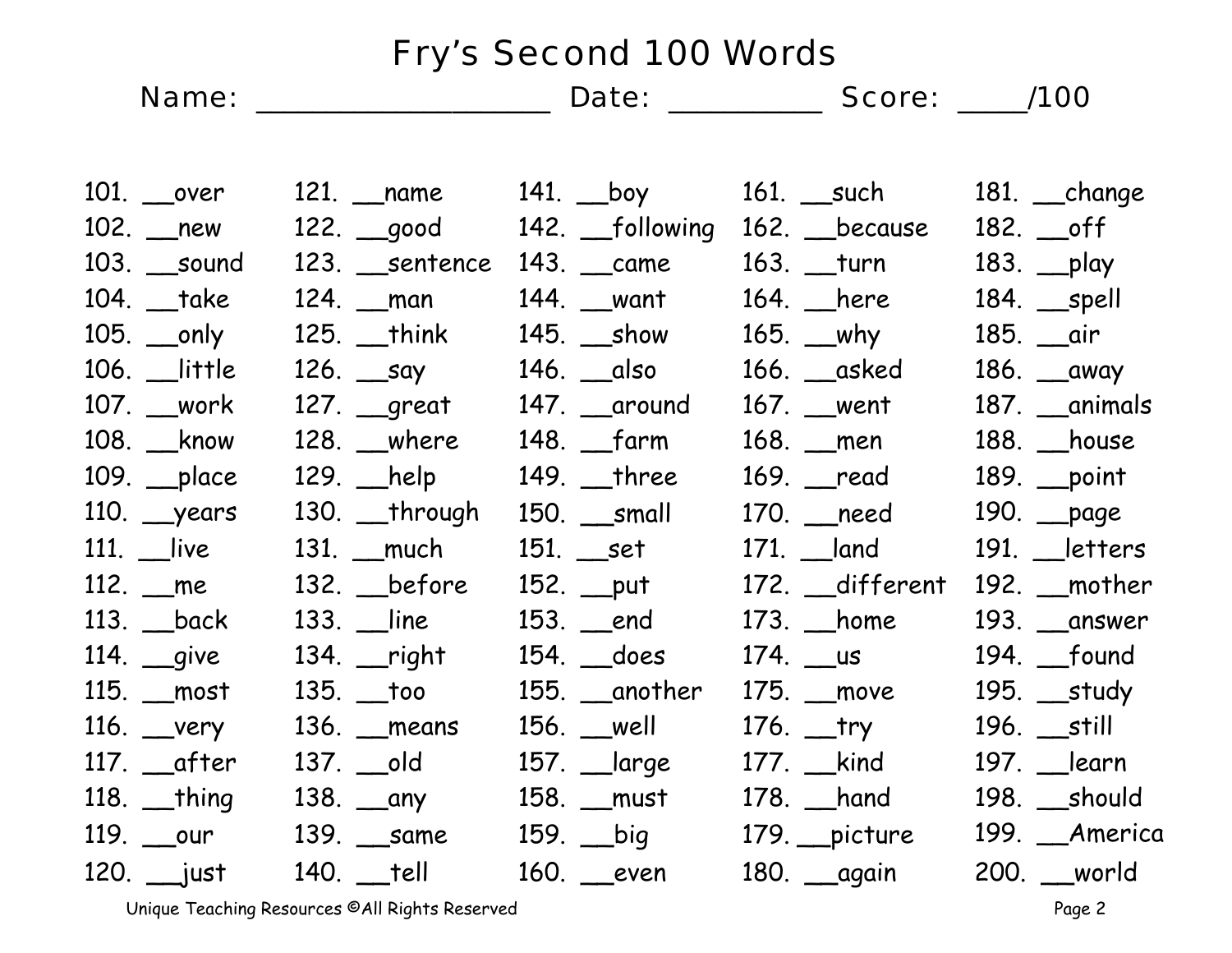## Fry's Second 100 Words

| List 2A | List 2B  | <b>List 2C</b> | List 2D   | <b>List 2F</b> |
|---------|----------|----------------|-----------|----------------|
| over    | name     | boy            | such      | change         |
| new     | good     | following      | because   | off            |
| sound   | sentence | came           | turn      | play           |
| take    | man      | want           | here      | spell          |
| only    | think    | show           | why       | air            |
| little  | say      | also           | asked     | away           |
| work    | great    | around         | went      | animals        |
| know    | where    | farm           | men       | house          |
| place   | help     | three          | read      | point          |
| years   | through  | small          | need      | page           |
| live    | much     | set            | land      | letters        |
| me      | before   | put            | different | mother         |
| back    | line     | end            | home      | answer         |
| give    | right    | does           | <b>US</b> | found          |
| most    | too      | another        | move      | study          |
| very    | means    | well           | try       | still          |
| after   | old      | large          | kind      | learn          |
| thing   | any      | must           | hand      | should         |
| our     | same     | big            | picture   | America        |
| just    | tell     | even           | again     | world          |

Unique Teaching Resources ©All Rights Reserved entitled the state of the Page 3 Page 3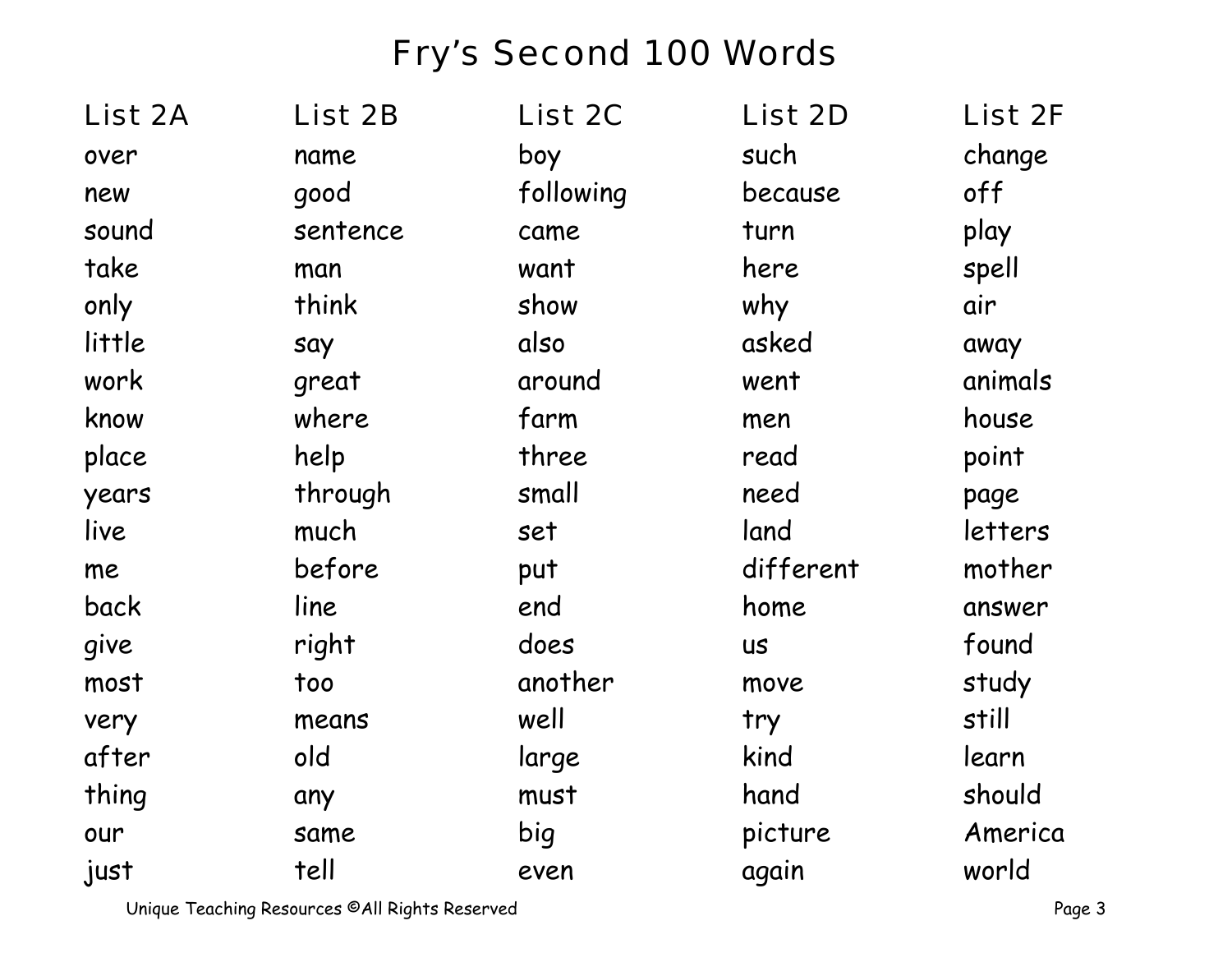## Fry's Second 100 Words

| List 2A | List 2C  | List 2E   | List 2G   | List 21 |
|---------|----------|-----------|-----------|---------|
| over    | name     | boy       | such      | change  |
| new     | good     | following | because   | off     |
| sound   | sentence | came      | turn      | play    |
| take    | man      | want      | here      | spell   |
| only    | think    | show      | why       | air     |
| little  | say      | also      | asked     | away    |
| work    | great    | around    | went      | animals |
| know    | where    | farm      | men       | house   |
| place   | help     | three     | read      | point   |
| years   | through  | small     | need      | page    |
|         |          |           |           |         |
| List 2B | List 1D  | List 2F   | List 2H   | List 2J |
| live    | much     | set       | land      | letters |
| me      | before   | put       | different | mother  |
| back    | line     | end       | home      | answer  |
| give    | right    | does      | <b>US</b> | found   |
| most    | too      | another   | move      | study   |
| very    | means    | well      | try       | still   |
| after   | old      | large     | kind      | learn   |
| thing   | any      | must      | hand      | should  |
| our     | same     | big       | picture   | America |

Unique Teaching Resources ©All Rights Reserved entitled the state of the Page 4 and 2011 and 2012 and 2013 and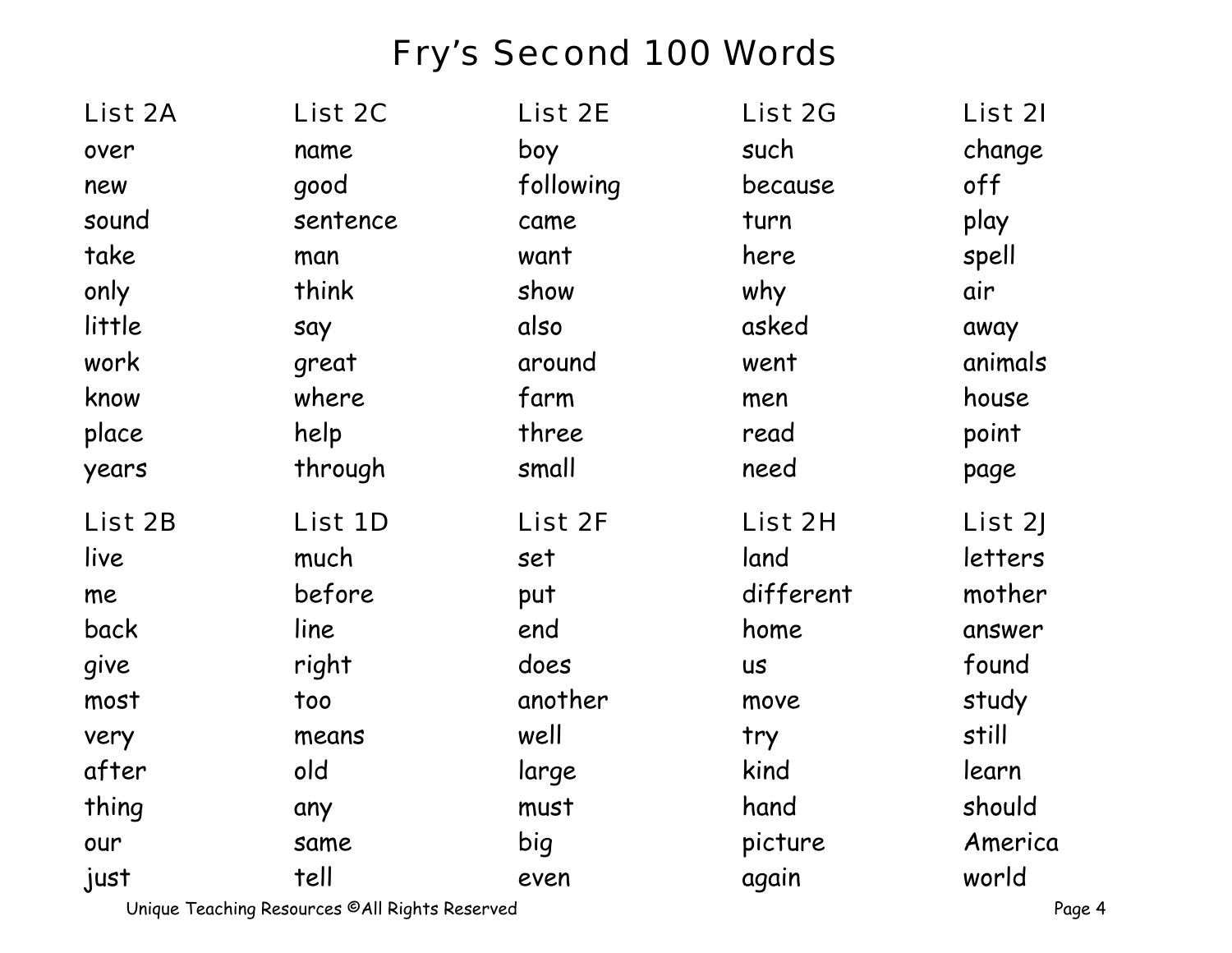

Unique Teaching Resources ©All Rights Reserved **Page 5** Page 5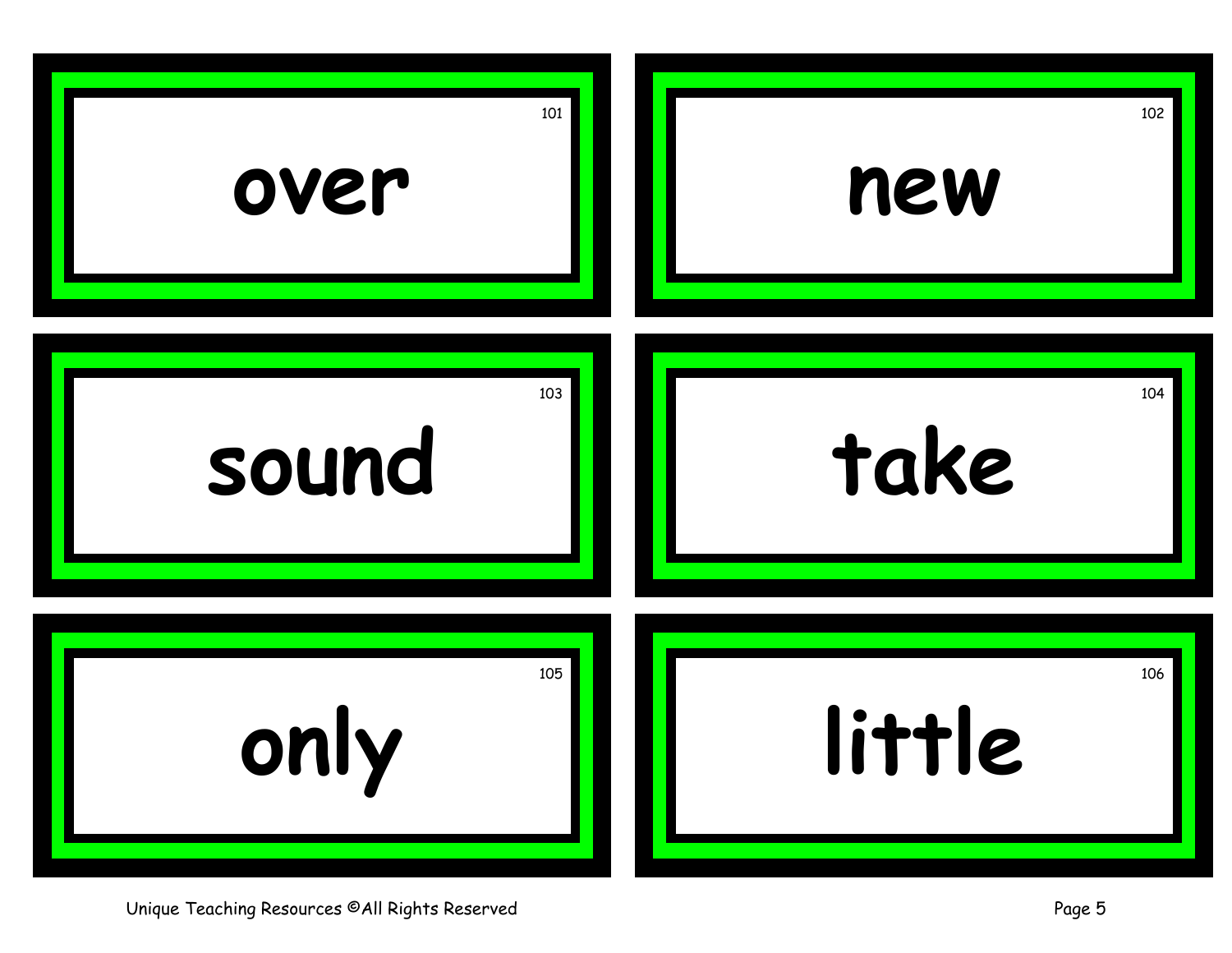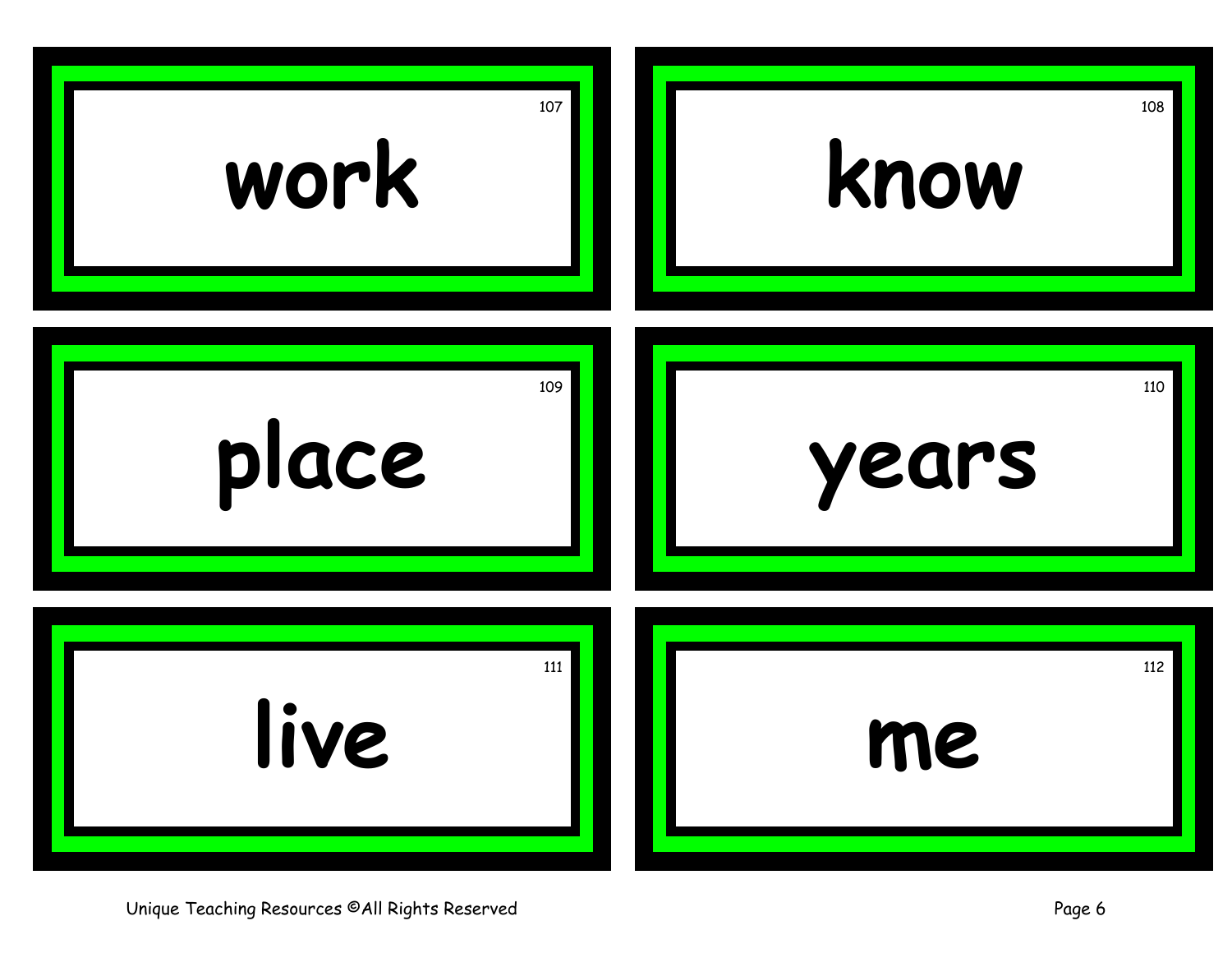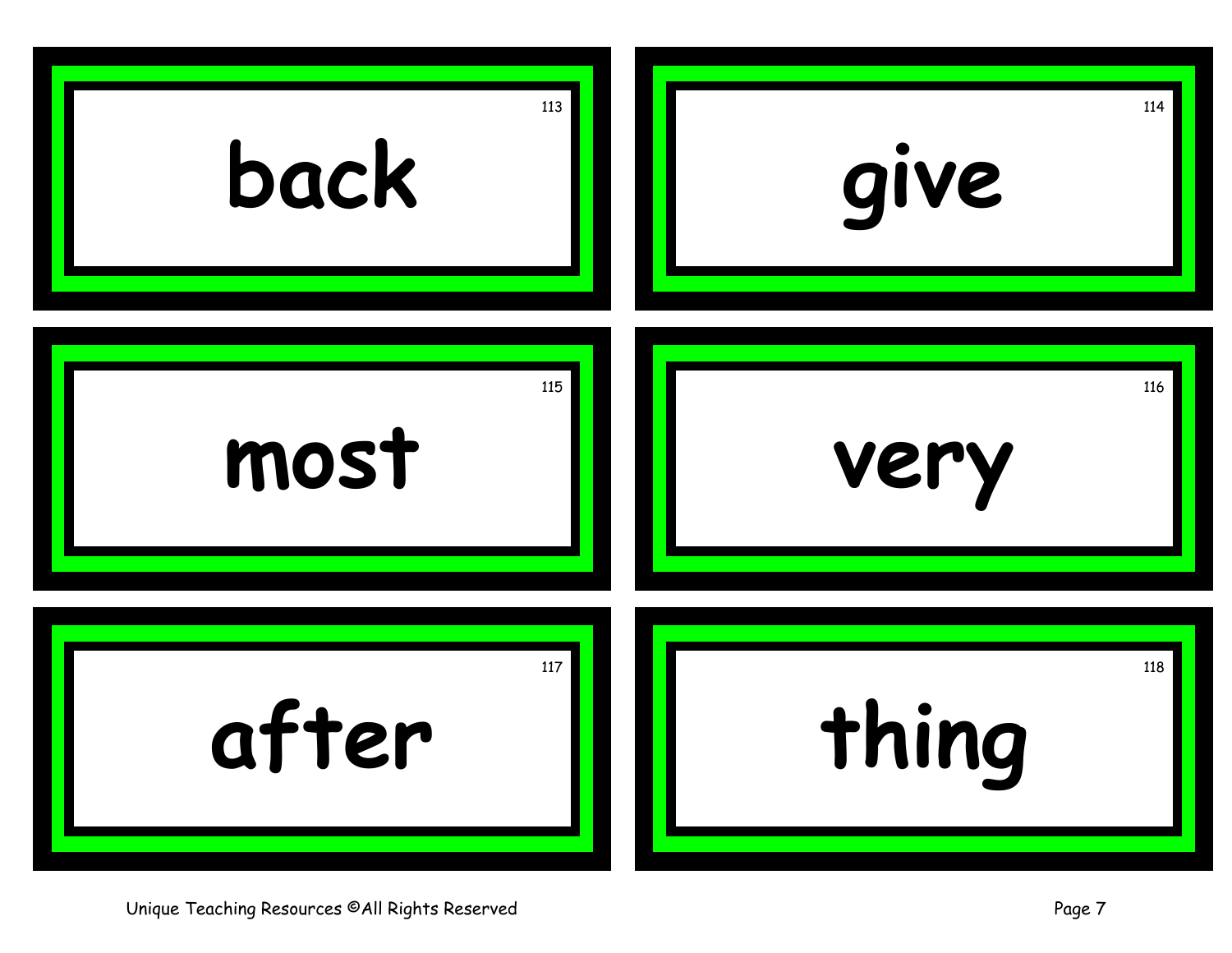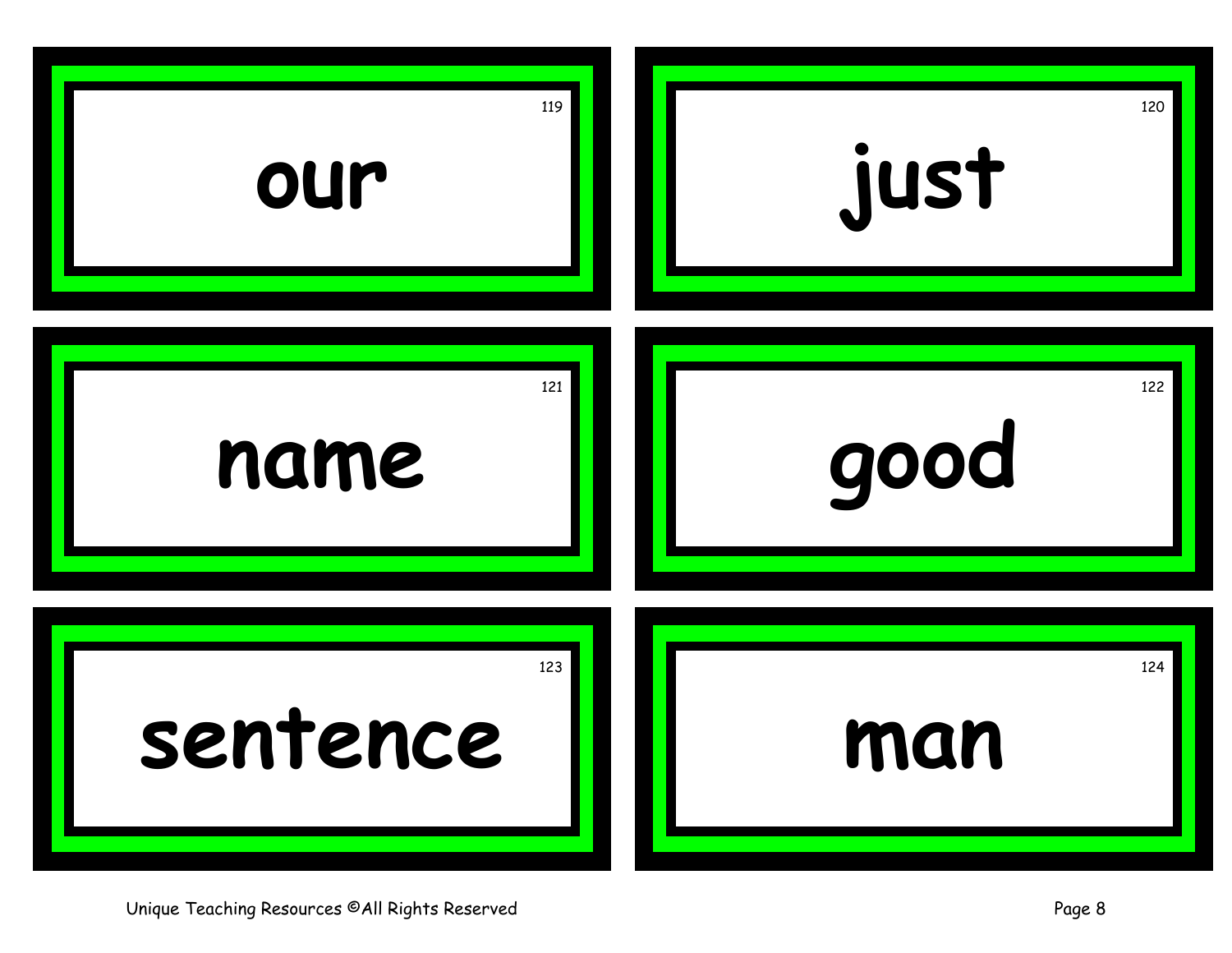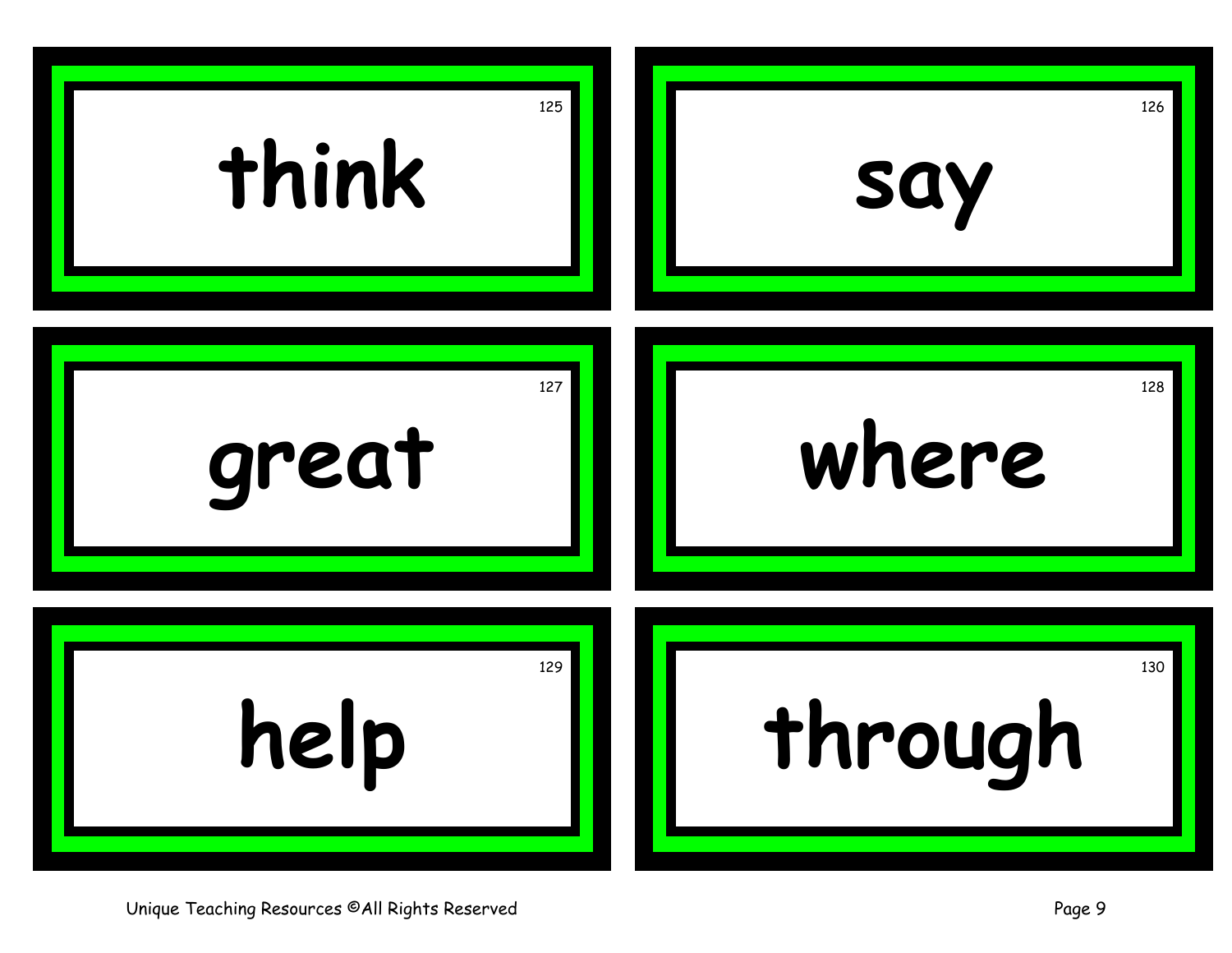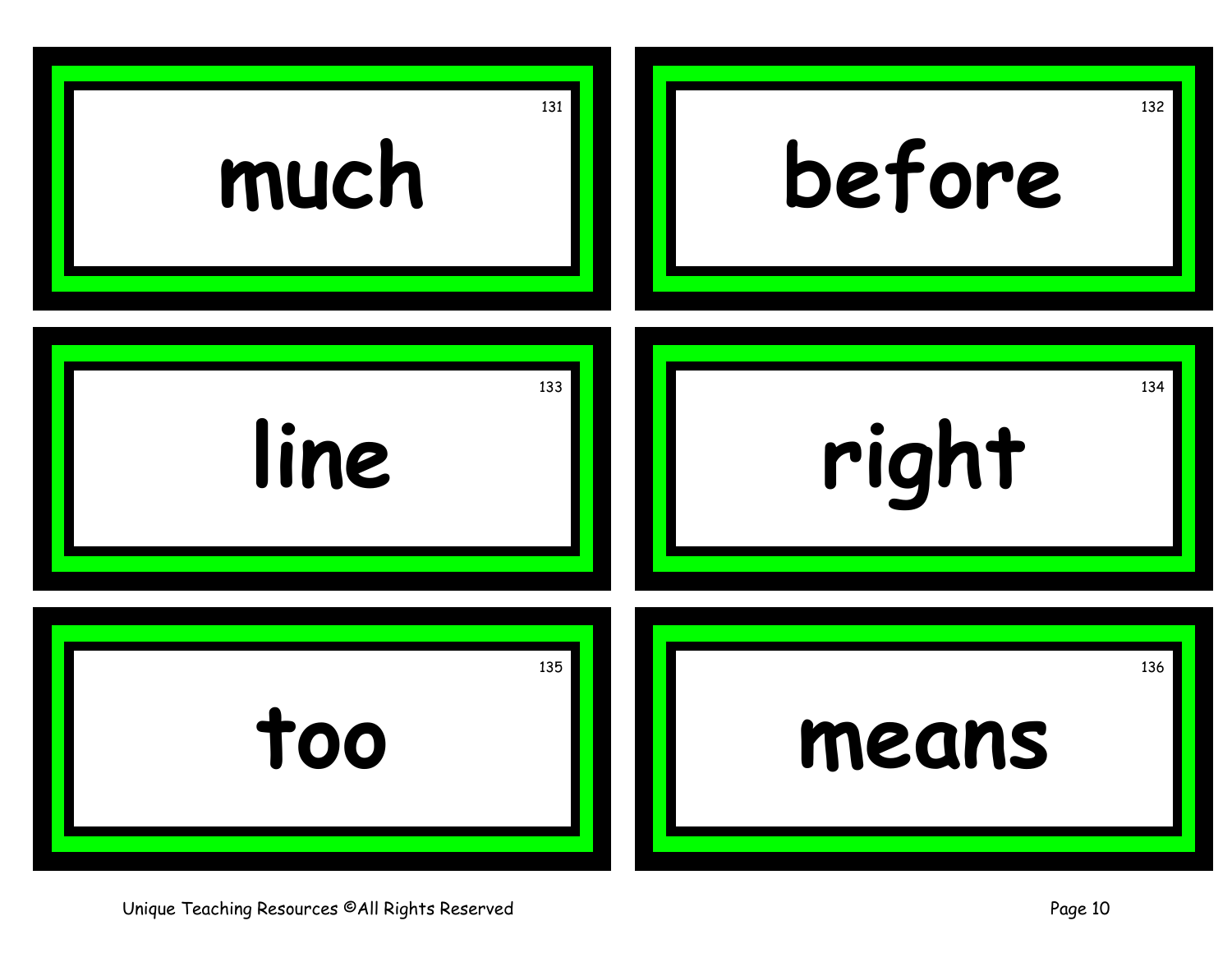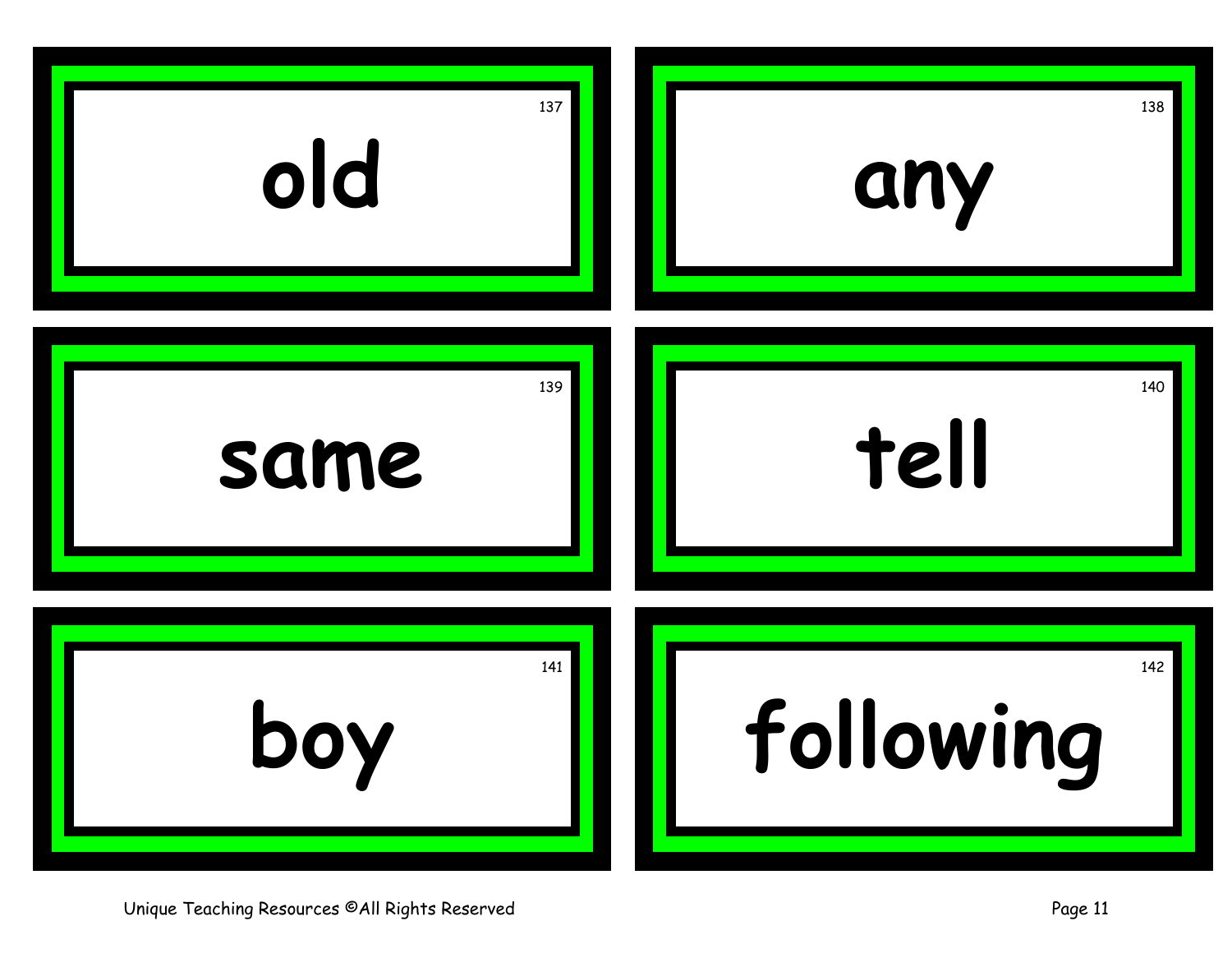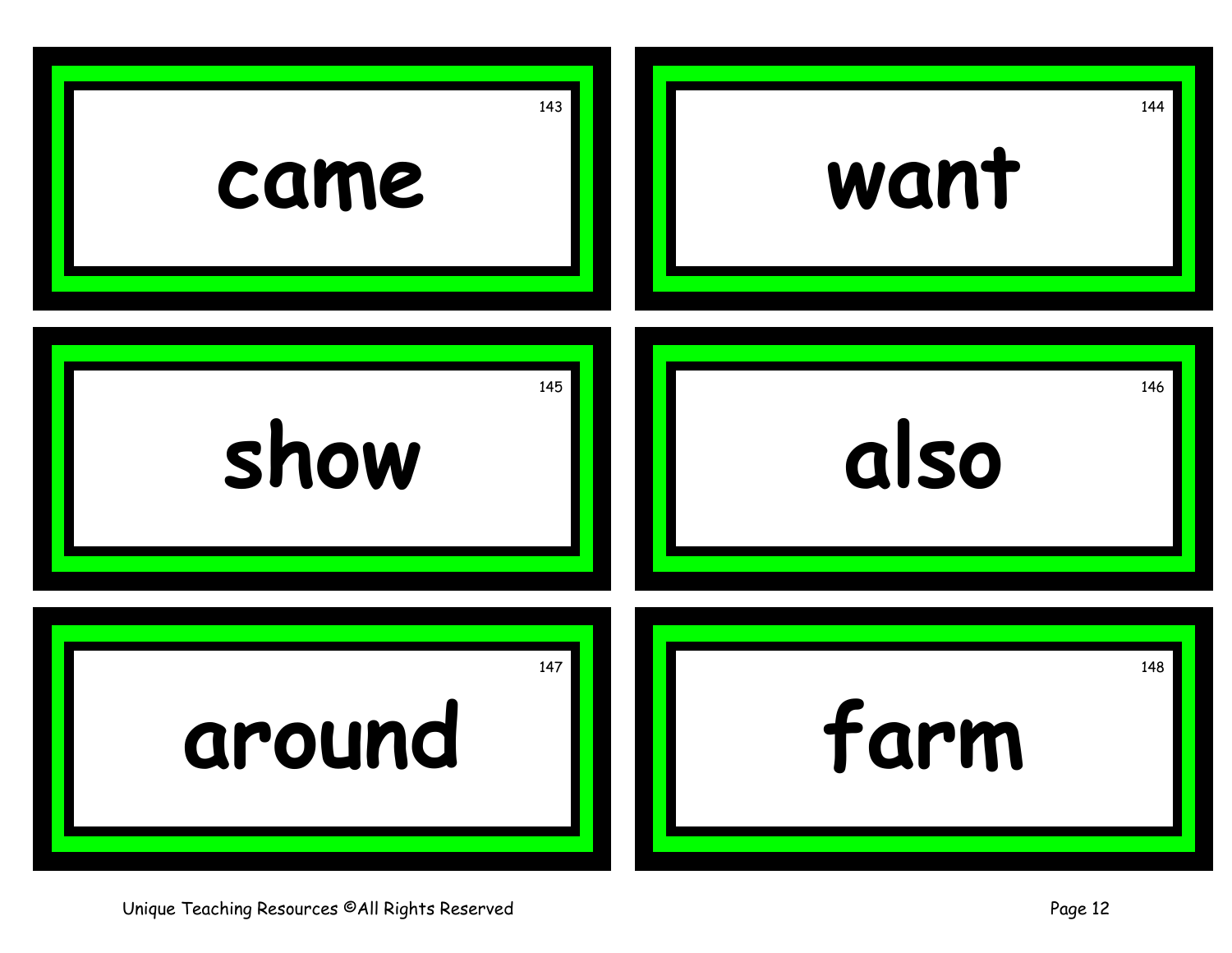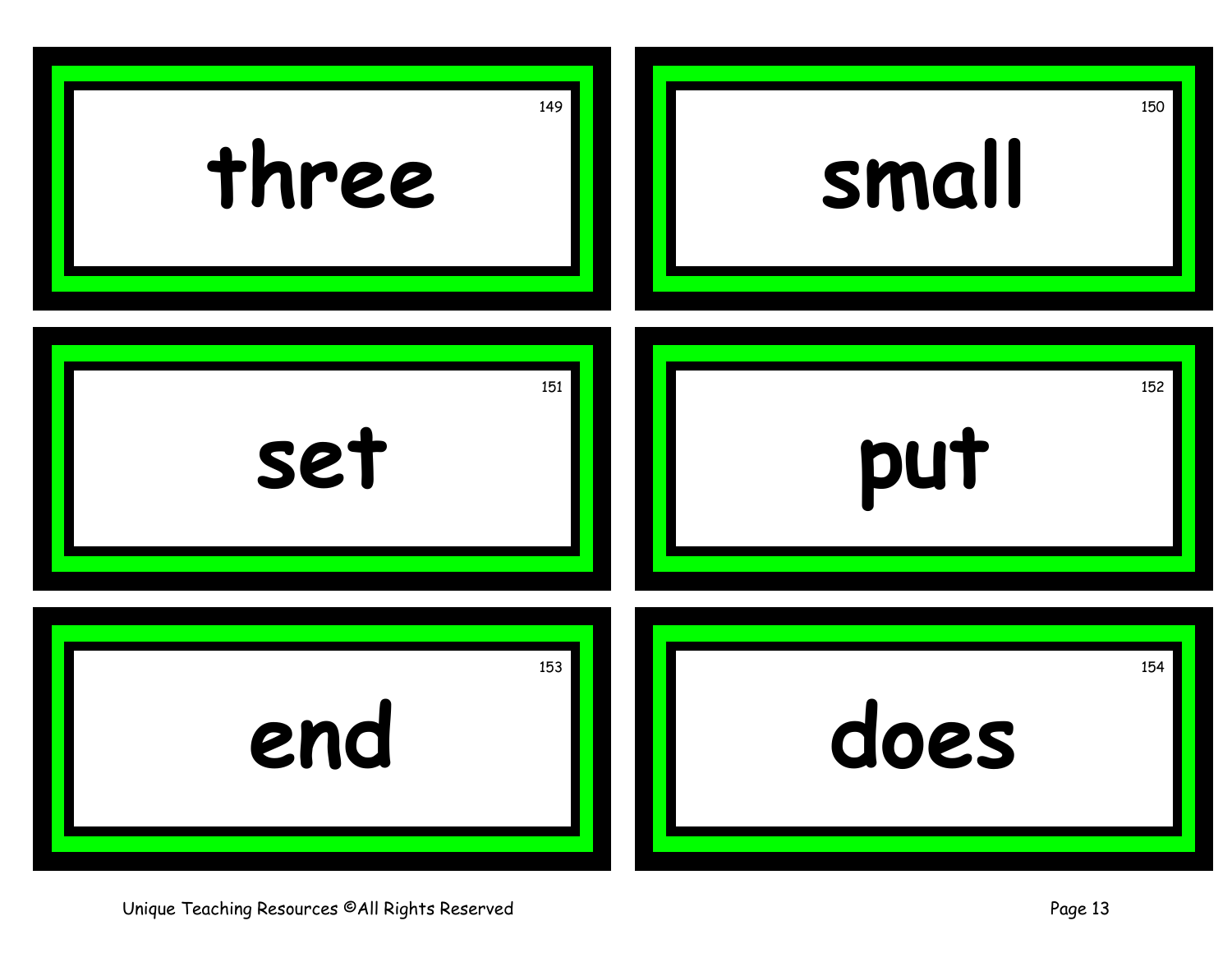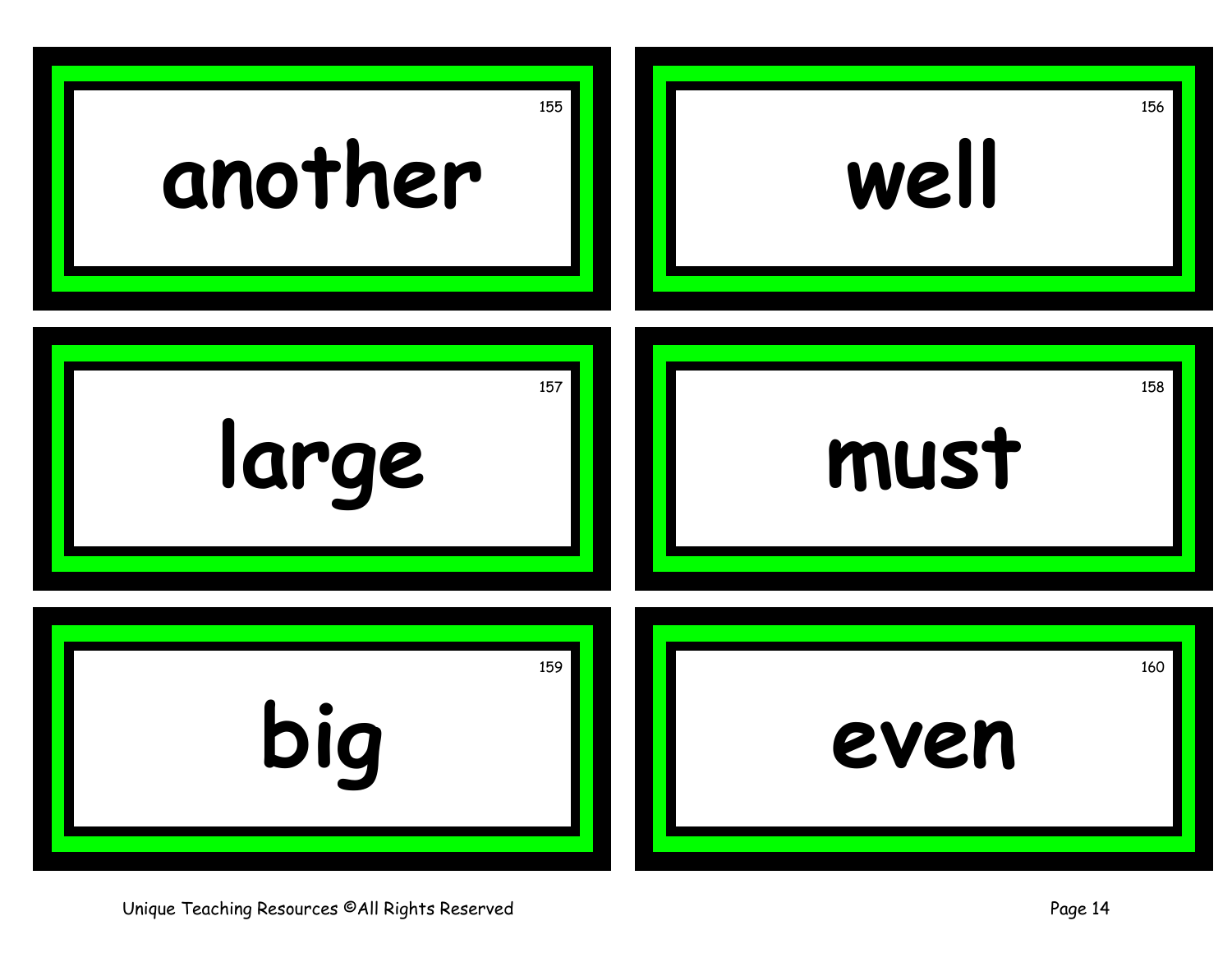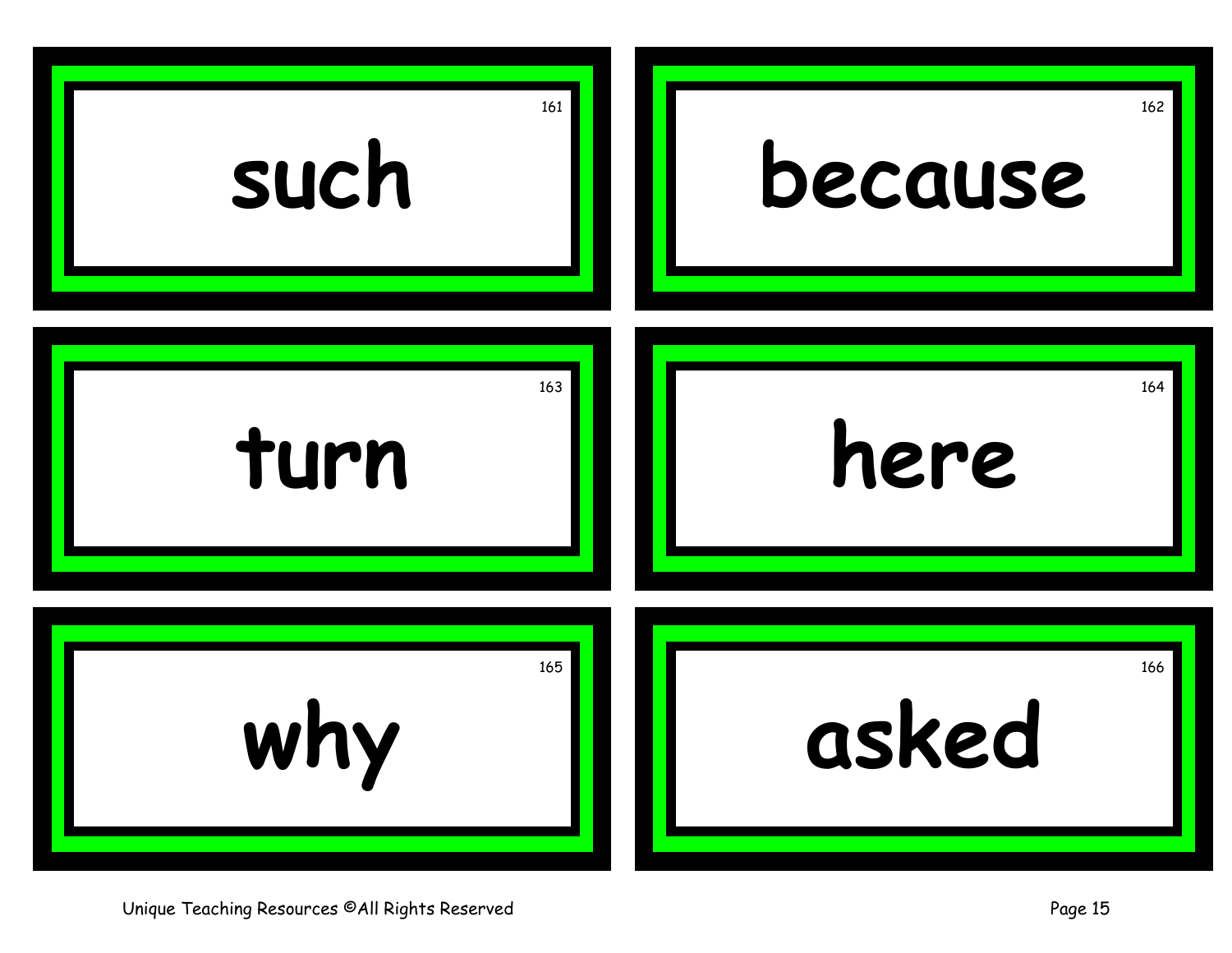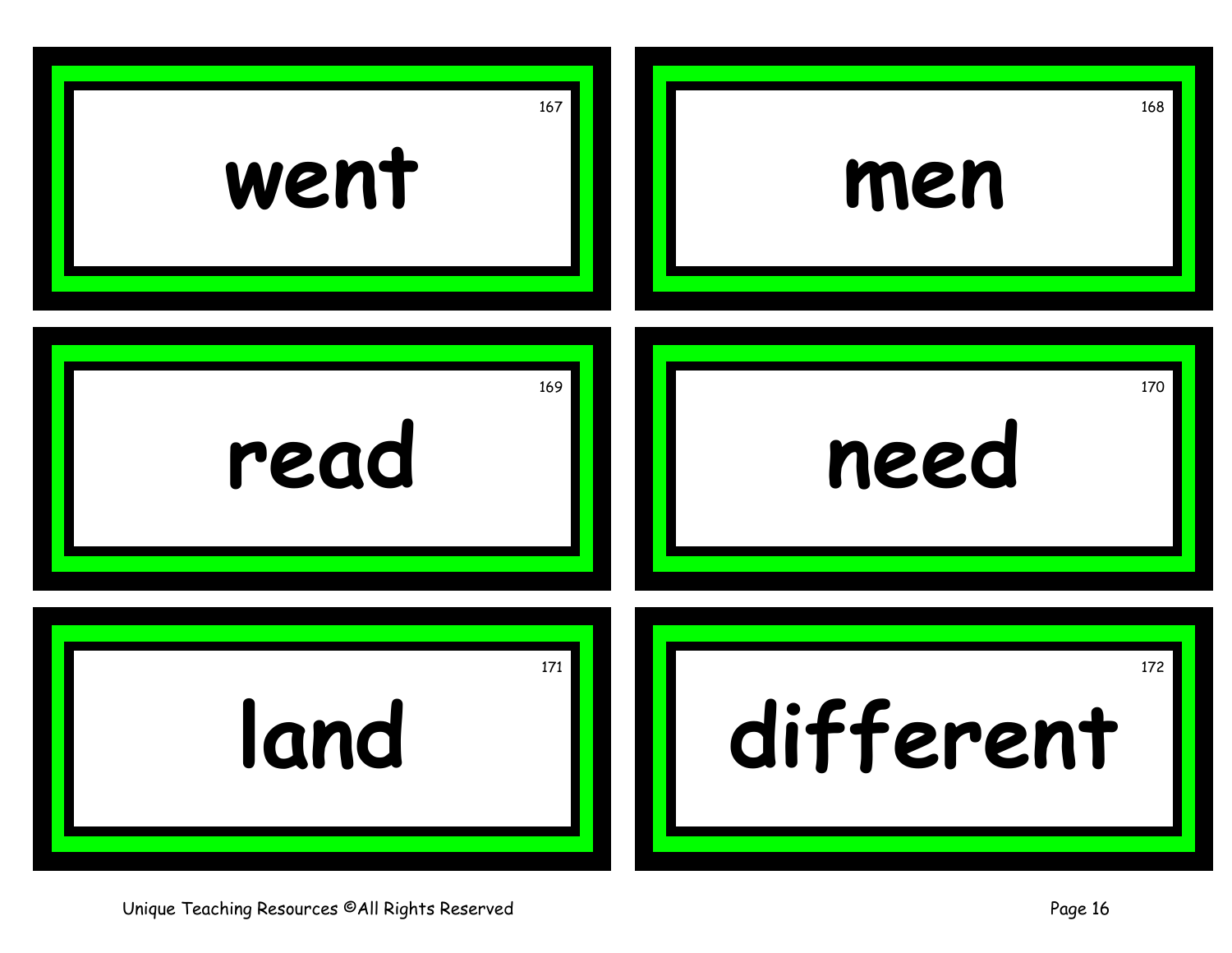

Unique Teaching Resources ©All Rights Reserved **Page 17** November 2014 17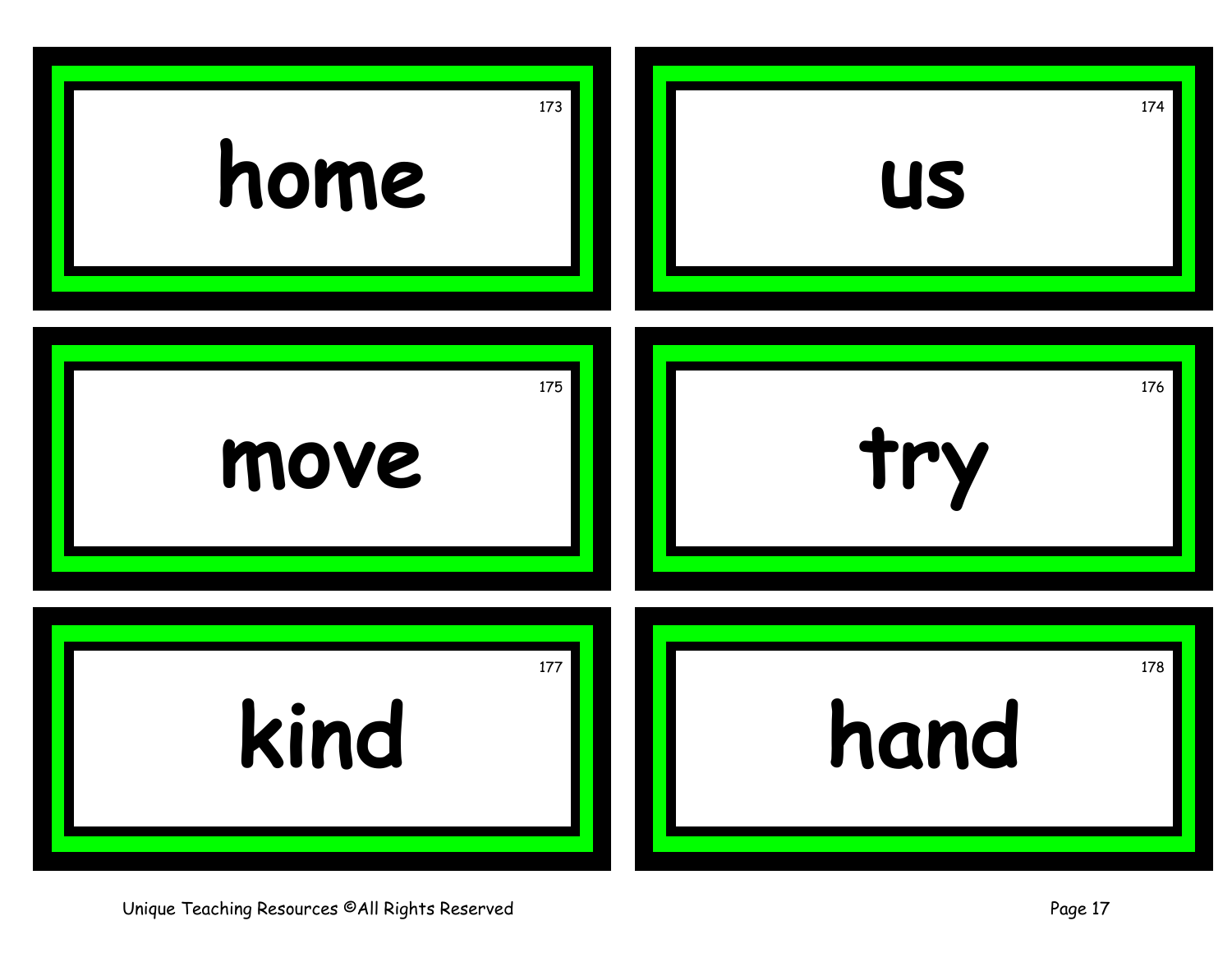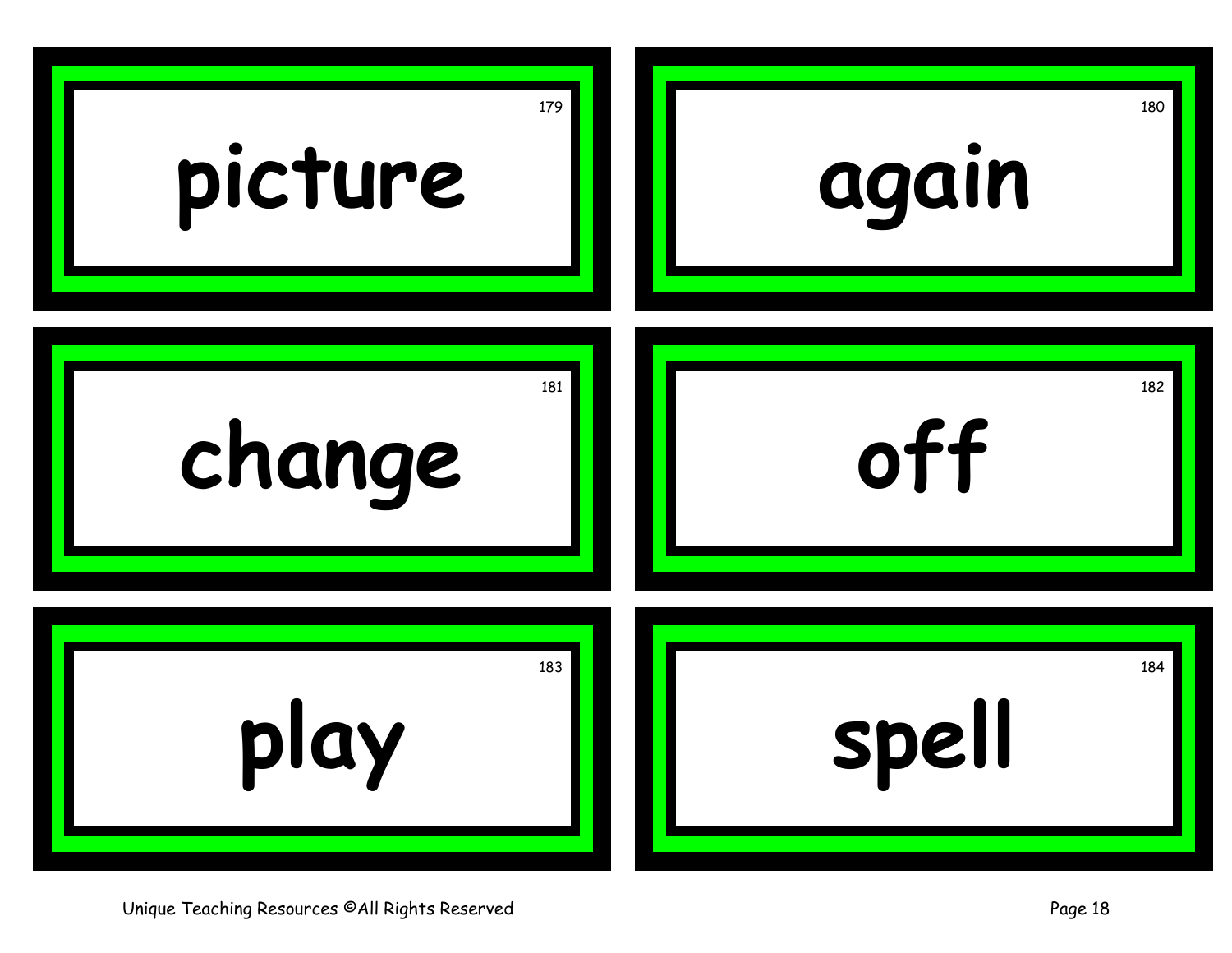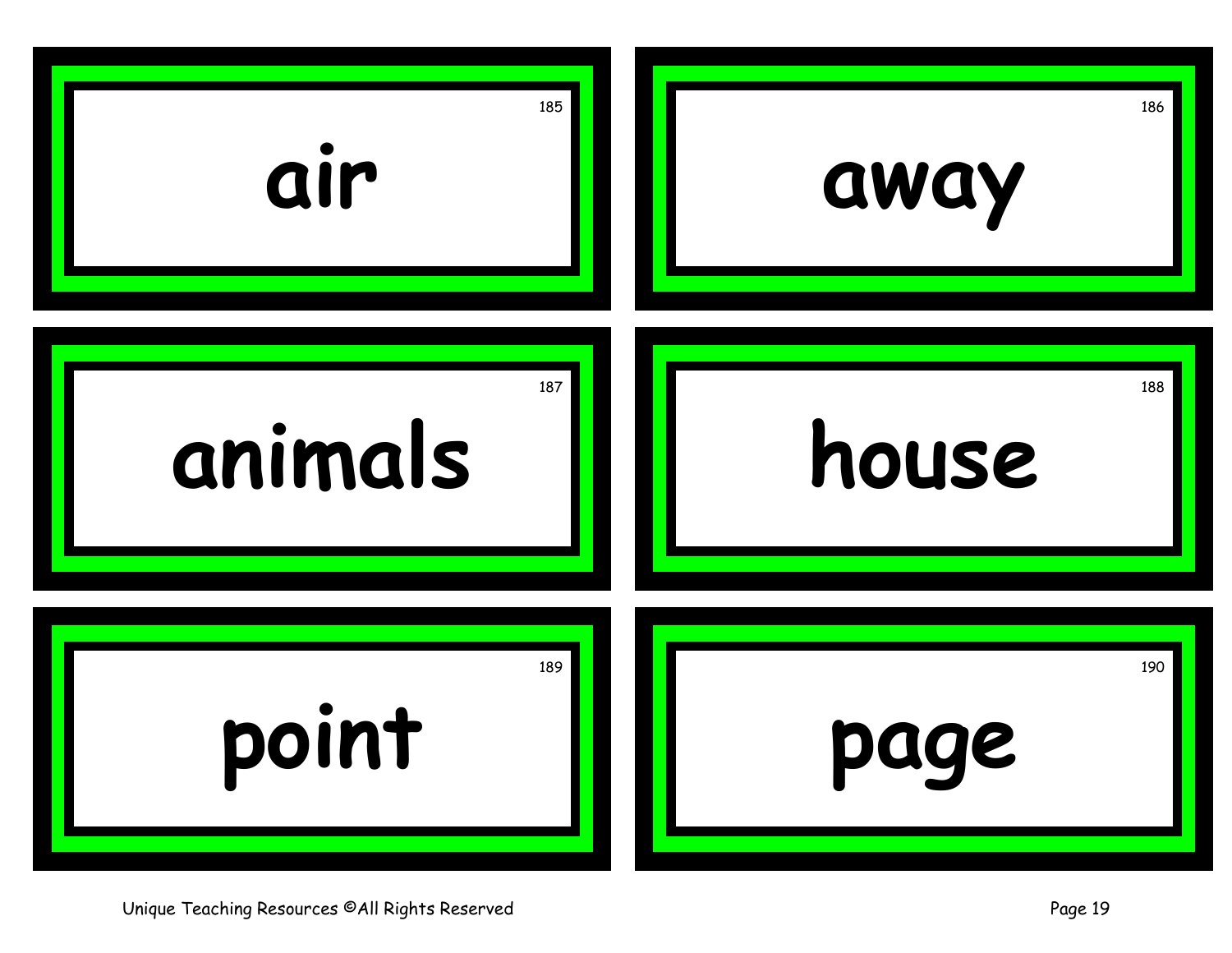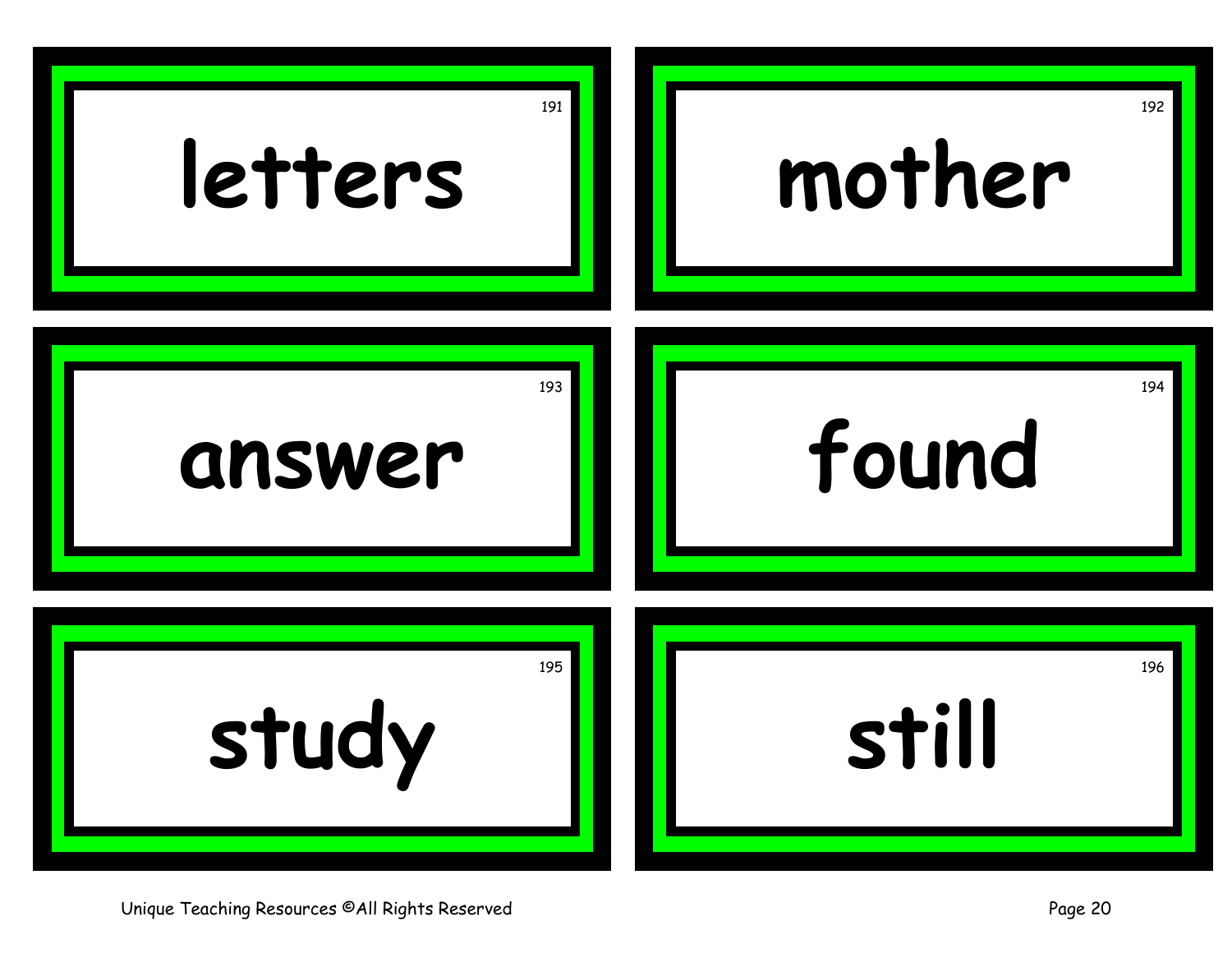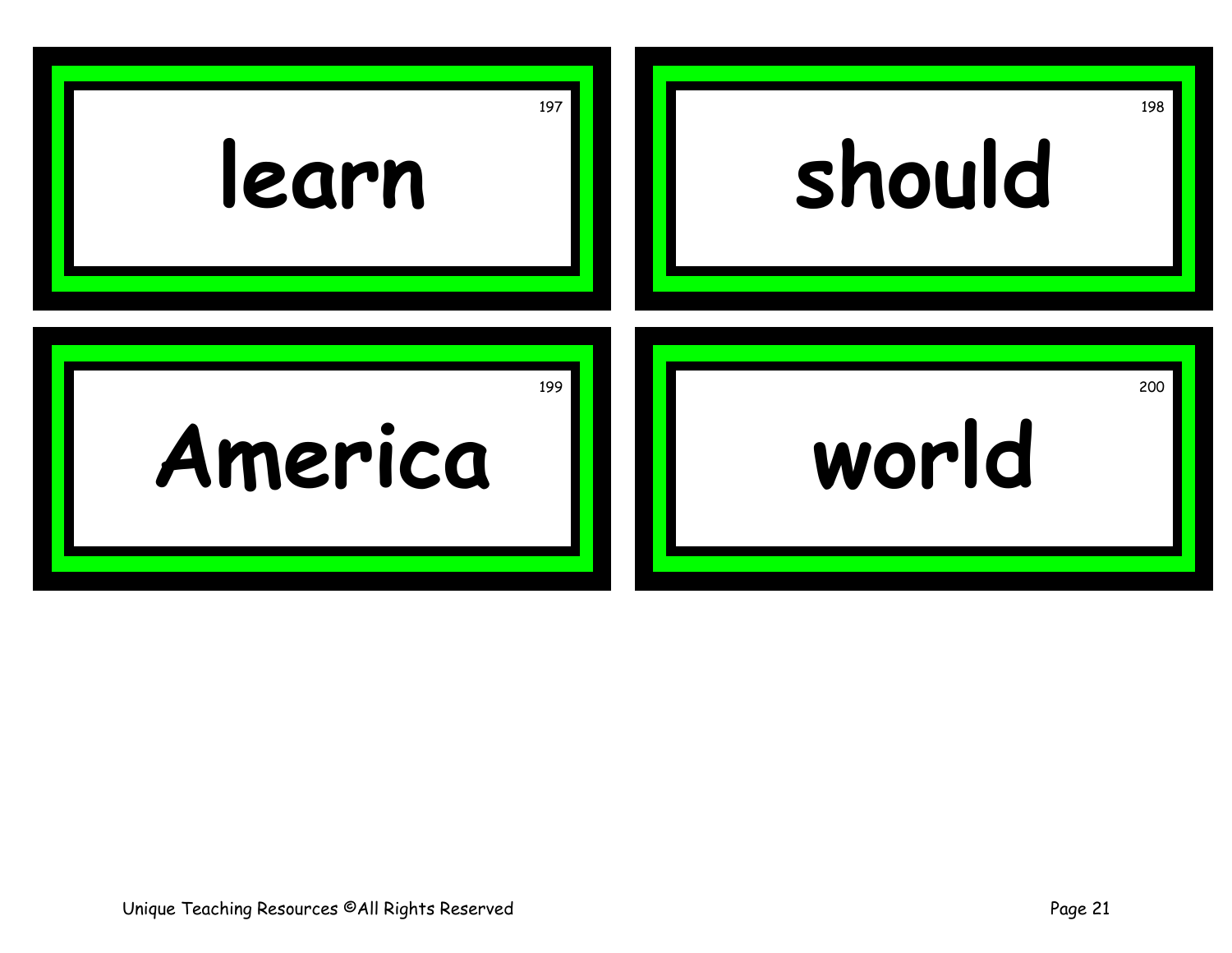